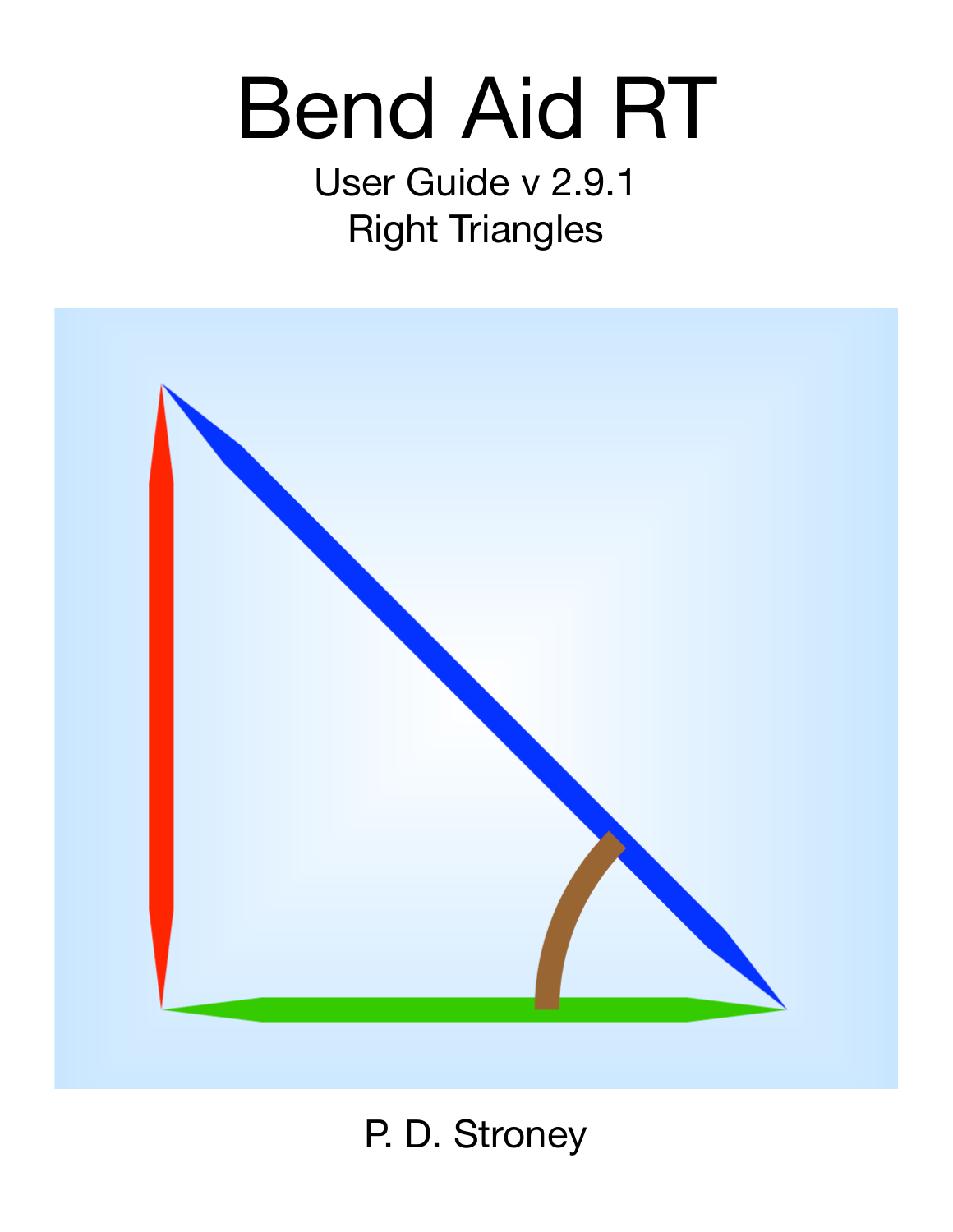| Enter Right Triangle       |   |
|----------------------------|---|
| Enter Right Triangle Help  | 4 |
| Answer Right Triangle      | 6 |
| Answer Right Triangle Help |   |
|                            |   |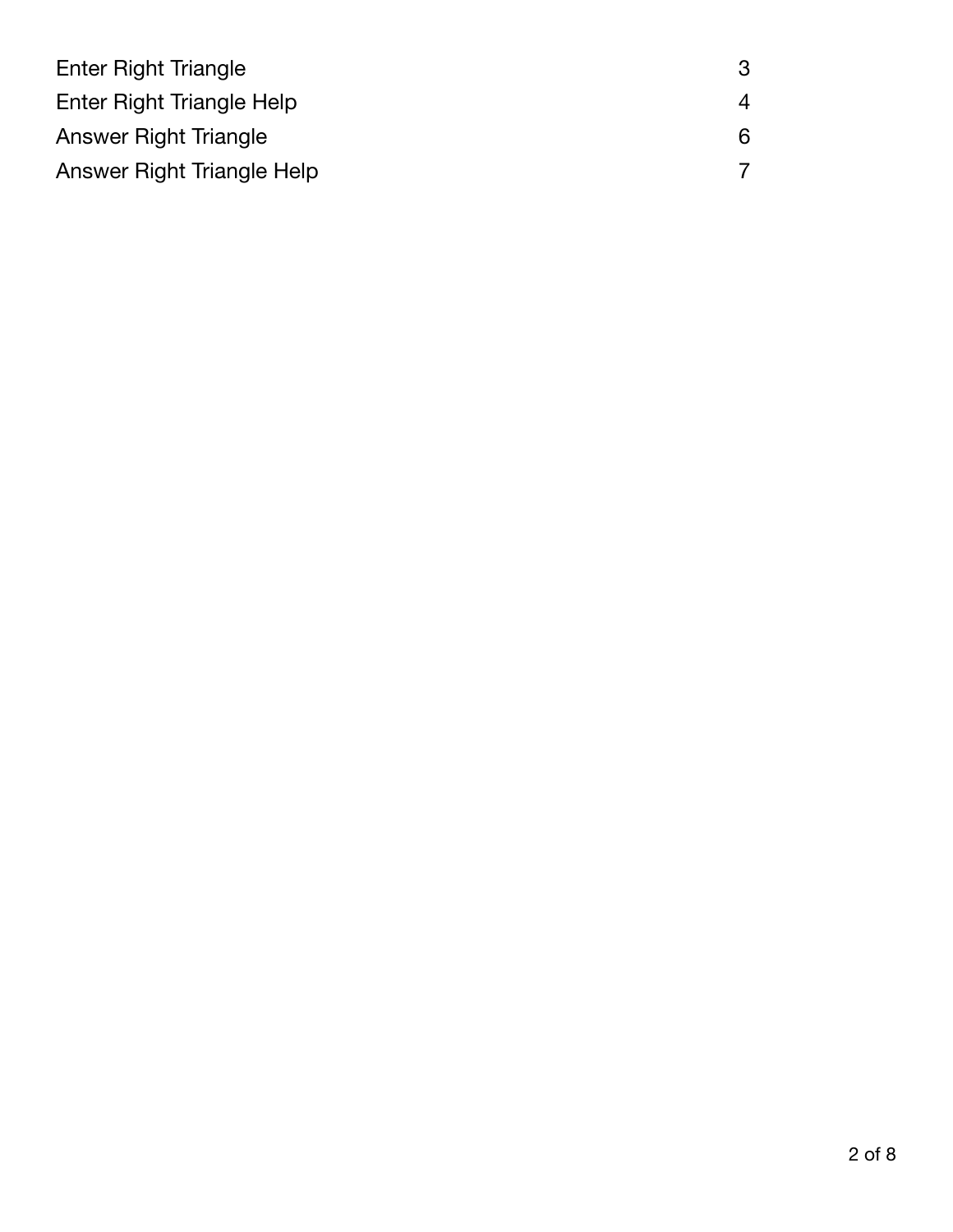# <span id="page-2-0"></span>**Enter Right Triangle**

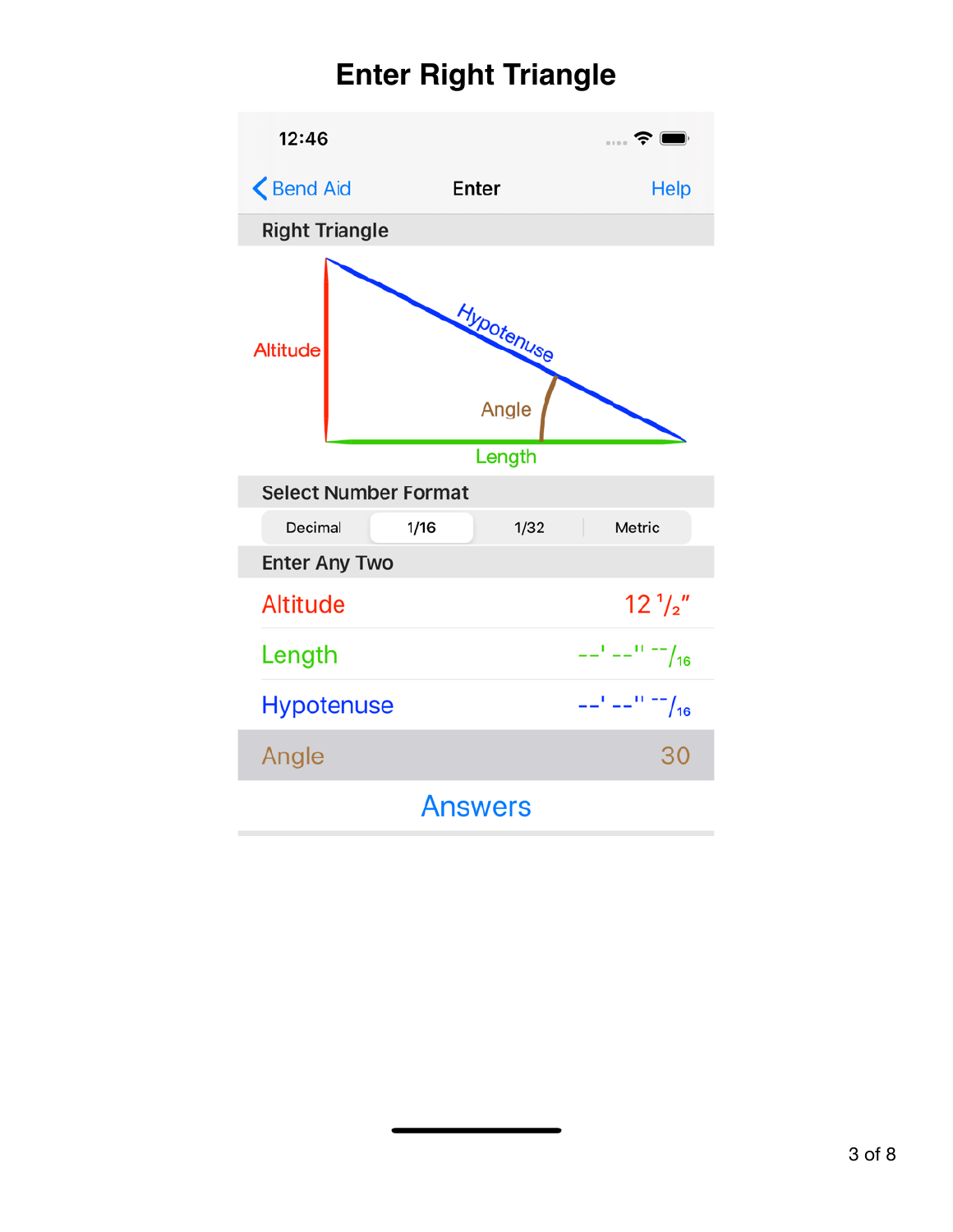

## <span id="page-3-0"></span>**Enter Right Triangle Help**

Bend Aid solves a right triangle by entering any two of the four variables and then displaying the answers.

#### **Select Number Format**

Tap a segment to select the number format.

#### **Enter Any Two**  Enter two variables and then tap Answers. **Offset Length Hypotenuse Angle**

#### **Alerts**

Alerts are shown after the Answers button is tapped if there is a problem with the entered variables or if the answers will not work.

#### **Hypotenuse**

Must be greater than either side.

#### **Angle**

Must be less than 90°.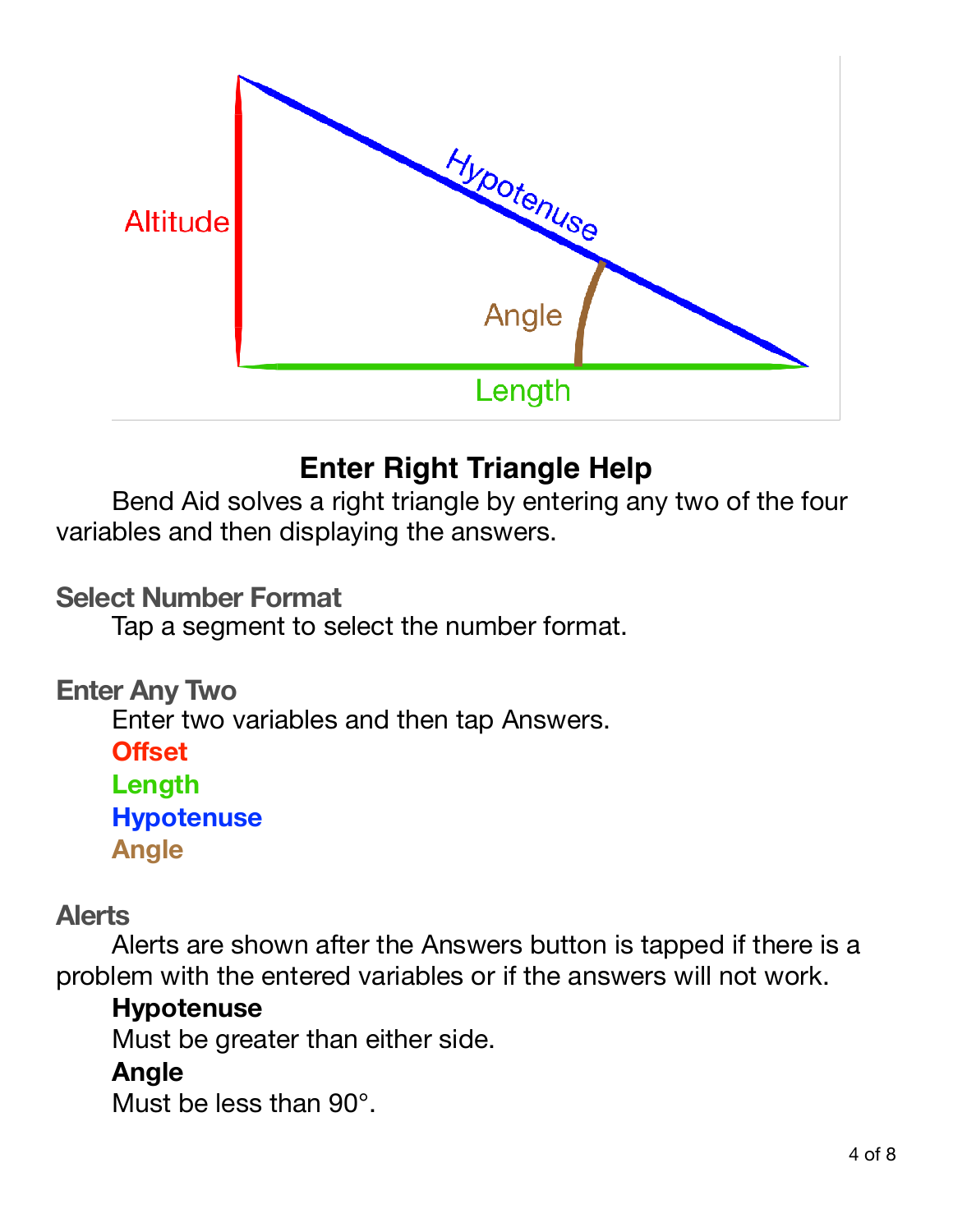Tap OK to dismiss an alert.

#### **Bottom Row**

**Answers** 

Tap to show the answers view.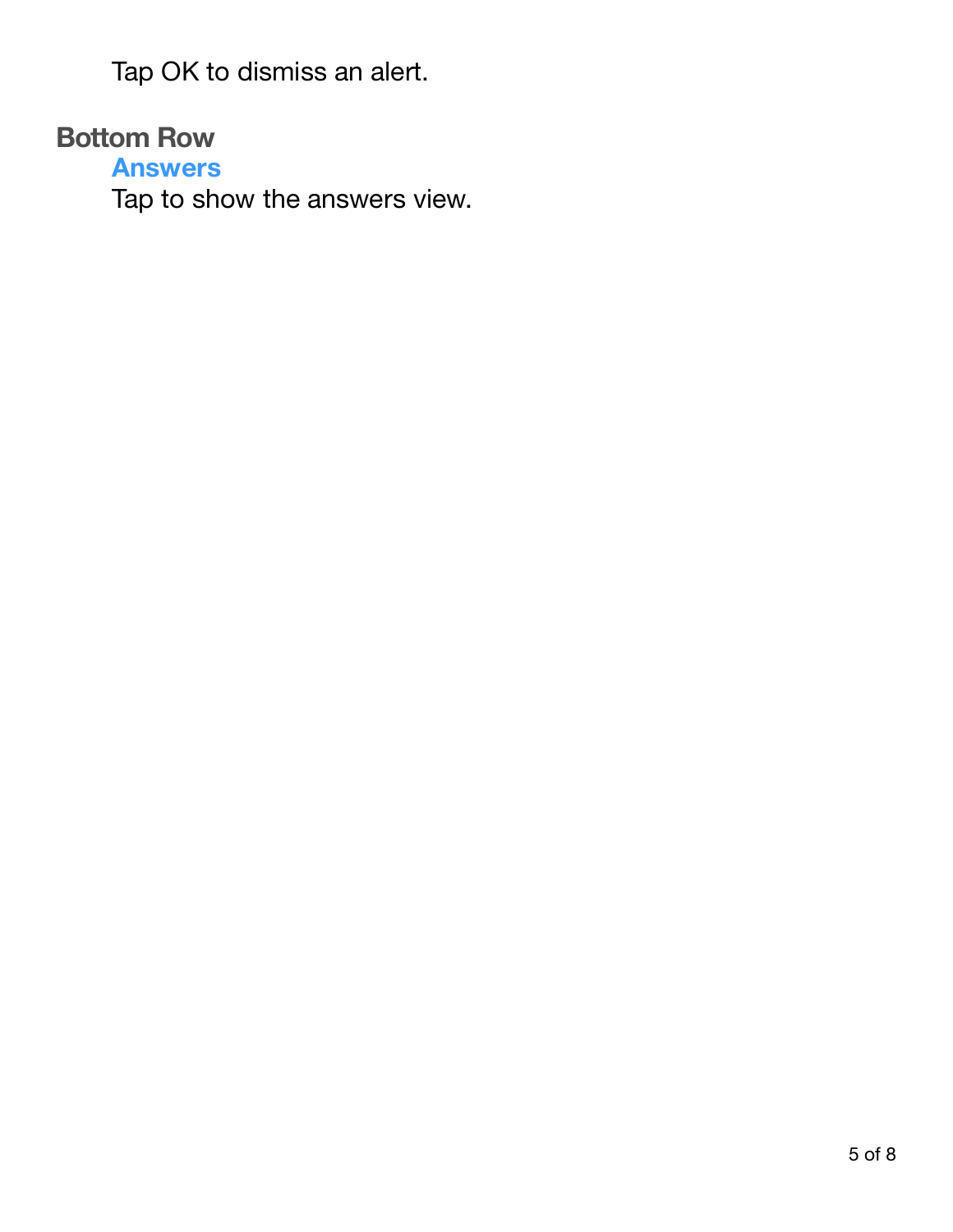# <span id="page-5-0"></span>**Answer Right Triangle**